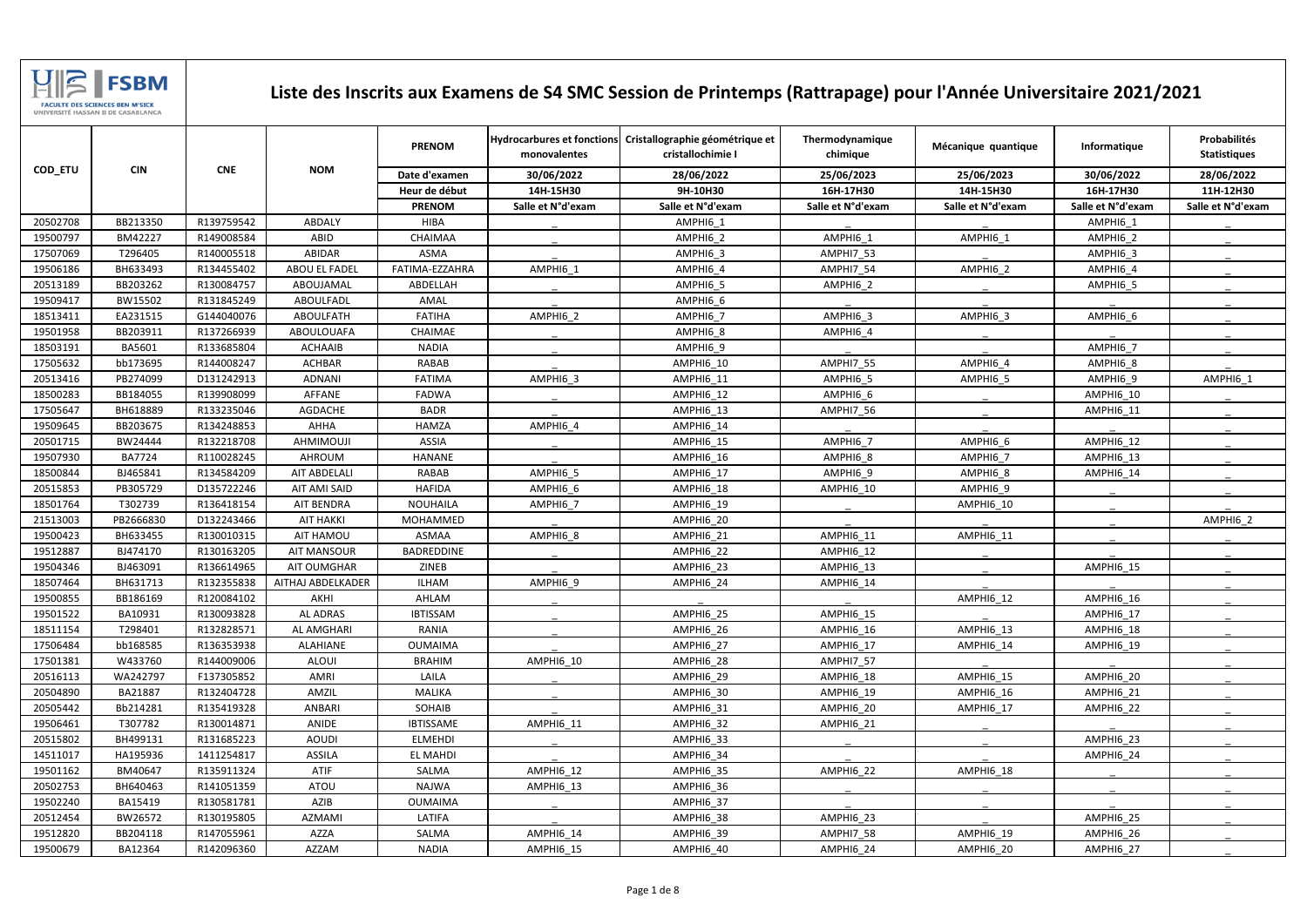|          |               |            |                          | <b>PRENOM</b>   | monovalentes | Hydrocarbures et fonctions Cristallographie géométrique et<br>cristallochimie I | Thermodynamique<br>chimique | Mécanique quantique | Informatique     | Probabilités<br><b>Statistiques</b> |
|----------|---------------|------------|--------------------------|-----------------|--------------|---------------------------------------------------------------------------------|-----------------------------|---------------------|------------------|-------------------------------------|
| 18508529 | Bj461210      | R133209734 | AZZAM                    | SOUKAINA        |              | AMPHI6_41                                                                       |                             |                     |                  |                                     |
| 19507335 | BH638468      | R100099064 | BAAZAOUI                 | <b>ANASS</b>    | AMPHI6 16    | AMPHI6 42                                                                       | AMPHI6 25                   |                     | AMPHI6 28        |                                     |
| 19500298 | BL157520      | R110006606 | <b>BACHKARI</b>          | <b>HIBA</b>     |              | <b>AMPHI6 43</b>                                                                | AMPHI6 26                   | AMPHI6 21           | AMPHI6 29        |                                     |
| 19503901 | BW20227       | R130096463 | <b>BAHIJ</b>             | <b>NISRINE</b>  |              | AMPHI6_44                                                                       | AMPHI6 27                   |                     |                  |                                     |
| 19506503 | BA15031       | R137347563 | <b>BAHLOULI</b>          | <b>KENZA</b>    | AMPHI6 17    | AMPHI6 45                                                                       | AMPHI7 59                   | AMPHI6 22           | AMPHI6 30        |                                     |
| 19502372 | BW22557       | R135886076 | <b>BAJADDA</b>           | <b>OSSAMA</b>   |              | AMPHI6_46                                                                       | AMPHI6_28                   | AMPHI6_23           | AMPHI6_31        |                                     |
| 18502137 | BH628605      | R145029002 | <b>BAKHTI</b>            | <b>YOUSRA</b>   | AMPHI6_18    | AMPHI6 47                                                                       | AMPHI6 29                   | AMPHI6 24           | AMPHI6 32        |                                     |
| 20505568 | BA23239       | R130343778 | <b>BAKIROU</b>           | LAILA           |              | AMPHI6 48                                                                       | AMPHI6 30                   | AMPHI6 25           | AMPHI6 33        |                                     |
| 20502947 | BA19379       | R132702199 | <b>BARI</b>              | ASMAE           |              | AMPHI6_49                                                                       | AMPHI6_31                   |                     | AMPHI6_34        | AMPHI6_3                            |
| 16500721 | T287320       | R130174116 | <b>BAROUAG</b>           | <b>AYOUB</b>    |              |                                                                                 | AMPHI6 32                   |                     |                  |                                     |
| 18500211 | BM37462       | R138409924 | <b>BASSIM EL IDRISSI</b> | <b>AYOUB</b>    |              | AMPHI6 50                                                                       | AMPHI7 60                   | AMPHI6 26           | AMPHI6 35        |                                     |
| 20504903 | BB191198      | R138310611 | <b>BASSLAM</b>           | OUSSAMA         |              |                                                                                 |                             | AMPHI6 27           | AMPHI6_36        | AMPHI6 4                            |
| 19509604 | BB202107      | R130825231 | <b>BASTA</b>             | YOUSSEF         |              | <b>AMPHI6 51</b>                                                                | AMPHI6 33                   |                     | AMPHI6 37        |                                     |
| 18500403 | BA9651        | R139392516 | <b>BATAR</b>             | <b>FATIMA</b>   | AMPHI6_19    | <b>AMPHI6_52</b>                                                                | AMPHI7 61                   | AMPHI6 28           | AMPHI6_38        |                                     |
| 20512792 | BA19344       | R133589021 | <b>BATASSA</b>           | <b>HAMZA</b>    |              |                                                                                 |                             | AMPHI6 29           | AMPHI6_39        | AMPHI6_5                            |
| 19500745 | T306289       | R130029643 | <b>BECHCHAR</b>          | <b>HAJAR</b>    |              |                                                                                 |                             | AMPHI6 30           | AMPHI6 40        | AMPHI6 6                            |
| 20512904 | BB172125      | Z202100952 | BELAZIZ                  | HIBA            |              | AMPHI6_53                                                                       | AMPHI6 34                   | AMPHI6_31           | AMPHI6_41        | AMPHI6_7                            |
| 20504296 | BA20931       | R136568814 | <b>BELHAOUS</b>          | <b>IKRAM</b>    |              | AMPHI6 54                                                                       | AMPHI6 35                   |                     | AMPHI6 42        |                                     |
| 15505468 | BB156749      | 1513353590 | BELKADI                  | <b>KHADIJA</b>  |              | <b>AMPHI6_55</b>                                                                | AMPHI7_62                   |                     |                  |                                     |
| 20504177 | BJ476166      | R130314234 | BELKASMI                 | KHOULOUD        |              |                                                                                 |                             | AMPHI6_32           | AMPHI6 43        |                                     |
| 20506508 | BW32380       | R130138086 | <b>BELMALHA</b>          | NOUHAILA        |              | <b>AMPHI6 56</b>                                                                | AMPHI6 36                   |                     | AMPHI6 44        |                                     |
| 20513211 | WA298543      | F143008247 | <b>BEN DAYRA</b>         | SALMA           |              | AMPHI6 57                                                                       | AMPHI6 37                   | AMPHI6 33           | AMPHI6 45        |                                     |
| 19509426 | BA9906        | R134704208 | <b>BEN FANNA</b>         | <b>HALIMA</b>   |              | AMPHI6_58                                                                       | AMPHI6_38                   |                     |                  |                                     |
| 19506424 | T300389       | R132295132 | <b>BEN MAIZOU</b>        | <b>IMANE</b>    |              | <b>AMPHI6 59</b>                                                                | AMPHI6 39                   | AMPHI6 34           | AMPHI6 46        |                                     |
| 20505100 | WA310390      | F136205338 | <b>BEN MENAH</b>         | HANANE          |              |                                                                                 |                             | AMPHI6_35           | AMPHI6 47        | AMPHI6_8                            |
| 19515737 | JE313802      | D130244212 | BEN-ADDI                 | KALTOUMA        | AMPHI6_20    | AMPHI6 60                                                                       | AMPHI6 40                   | AMPHI6 36           | AMPHI6 48        | AMPHI6 9                            |
| 16509500 | BH599112      | R132798733 | <b>BENCHENAA</b>         | <b>KAOUTAR</b>  | AMPHI6_21    |                                                                                 |                             | AMPHI6 37           |                  |                                     |
| 15505090 | BB156308      | 1513346559 | <b>BENDIA</b>            | HANANE          |              | AMPHI6 61                                                                       |                             |                     |                  |                                     |
| 19512973 | BM36672       | R134918884 | BENHAMYDAH               | ABDELWAHED      |              | AMPHI6_62                                                                       |                             |                     | AMPHI6_49        |                                     |
| 20503948 | BB203485      | R135324967 | <b>BENHENIA</b>          | <b>YOUNESS</b>  |              | AMPHI6_63                                                                       |                             |                     | AMPHI6 50        |                                     |
| 20502008 | <b>BV709</b>  | R133220782 | BENLAHNA                 | LOUBNA          |              | AMPHI6 64                                                                       | AMPHI6 41                   |                     | AMPHI6 51        |                                     |
| 19506224 | T299995       | R136334897 | <b>BENMANSER</b>         | SOUKAINA        |              | AMPHI6_65                                                                       |                             |                     |                  |                                     |
| 16504759 | T272804       | R130050774 | BENMBAREK                | KHADIJA         |              | AMPHI6_66                                                                       | <b>AMPHI6_42</b>            |                     |                  |                                     |
| 17506065 | BH617182      | R130131946 | <b>BENTALEB</b>          | <b>OUMAIMA</b>  | AMPHI6 22    | AMPHI6_68                                                                       | AMPHI7_63                   |                     |                  |                                     |
| 20506432 | BW21628       | R137454255 | <b>BENTALEB</b>          | <b>HIND</b>     |              | AMPHI6_67                                                                       | AMPHI6_43                   | AMPHI6 38           | AMPHI6_52        | AMPHI6 10                           |
| 18508344 | BM38272       | R137409848 | <b>BERGIGUE</b>          | CHAIMAE         | AMPHI6 23    | AMPHI6 69                                                                       | <b>AMPHI6_44</b>            |                     | AMPHI6_53        |                                     |
| 18520472 | EA230779      | G138499782 | <b>BETTACH</b>           | SOUKAINA        |              | AMPHI6 70                                                                       | AMPHI7 64                   | AMPHI6 39           | AMPHI6 54        |                                     |
| 17504160 | BB168555      | R141006306 | <b>BILATY</b>            | <b>IMANE</b>    |              |                                                                                 | AMPHI6 45                   |                     |                  |                                     |
| 19507020 | BB189047      | R149023048 | <b>BOUALAM</b>           | <b>GHIZLANE</b> |              | AMPHI6_71                                                                       |                             |                     |                  |                                     |
| 17504556 | BH628248      | R139367185 | <b>BOUASSAID</b>         | ATIKA           |              | AMPHI6_72                                                                       | AMPHI7_65                   |                     | AMPHI6 55        |                                     |
| 17505695 | BH619787      | F131338131 | BOUKHALKHAL              | SOUKAINA        | AMPHI6 24    | AMPHI6_73                                                                       | AMPHI7 66                   | AMPHI6 40           |                  |                                     |
| 19505166 | BH637557      | R132704228 | BOULOUAYZE               | MERYAM          |              | AMPHI6 74                                                                       | AMPHI6 46                   | AMPHI6 41           | AMPHI6_56        |                                     |
| 18506037 | <b>BA2748</b> | R130046061 | <b>BOUSSATOUA</b>        | REDOUANE        | AMPHI6_25    | <b>AMPHI6_75</b>                                                                | <b>AMPHI6_47</b>            | AMPHI6_42           | <b>AMPHI6_57</b> | AMPHI6_11                           |
| 17508551 | BB169939      | R137828454 | <b>BOUTIGHATEN</b>       | <b>ZOUHAIR</b>  | AMPHI6_26    | AMPHI6_76                                                                       | AMPHI7_67                   | AMPHI6_43           | AMPHI6_58        |                                     |
| 19508428 | BA14594       | R139552979 | <b>BOUTRACIT</b>         | SARA            |              | AMPHI6 77                                                                       | <b>AMPHI6_48</b>            | AMPHI6 44           |                  |                                     |
| 20502758 | BH636875      | R100097125 | <b>BOUZARZAR</b>         | AMINE           | AMPHI6_27    | <b>AMPHI6_78</b>                                                                | AMPHI6_49                   | AMPHI6_45           | AMPHI6_59        | AMPHI6 12                           |
| 20506495 | BW19922       | R130142168 | BOUZAYD                  | <b>HIBA</b>     |              | AMPHI6 79                                                                       | <b>AMPHI6_50</b>            | AMPHI6_46           | AMPHI6_60        | AMPHI6 13                           |
| 17511724 | BJ460124      | R130179804 | <b>BOUZIANE</b>          | <b>NAHID</b>    |              |                                                                                 |                             | AMPHI6_47           | AMPHI6_61        | AMPHI6_14                           |
|          |               |            |                          |                 |              |                                                                                 |                             |                     |                  |                                     |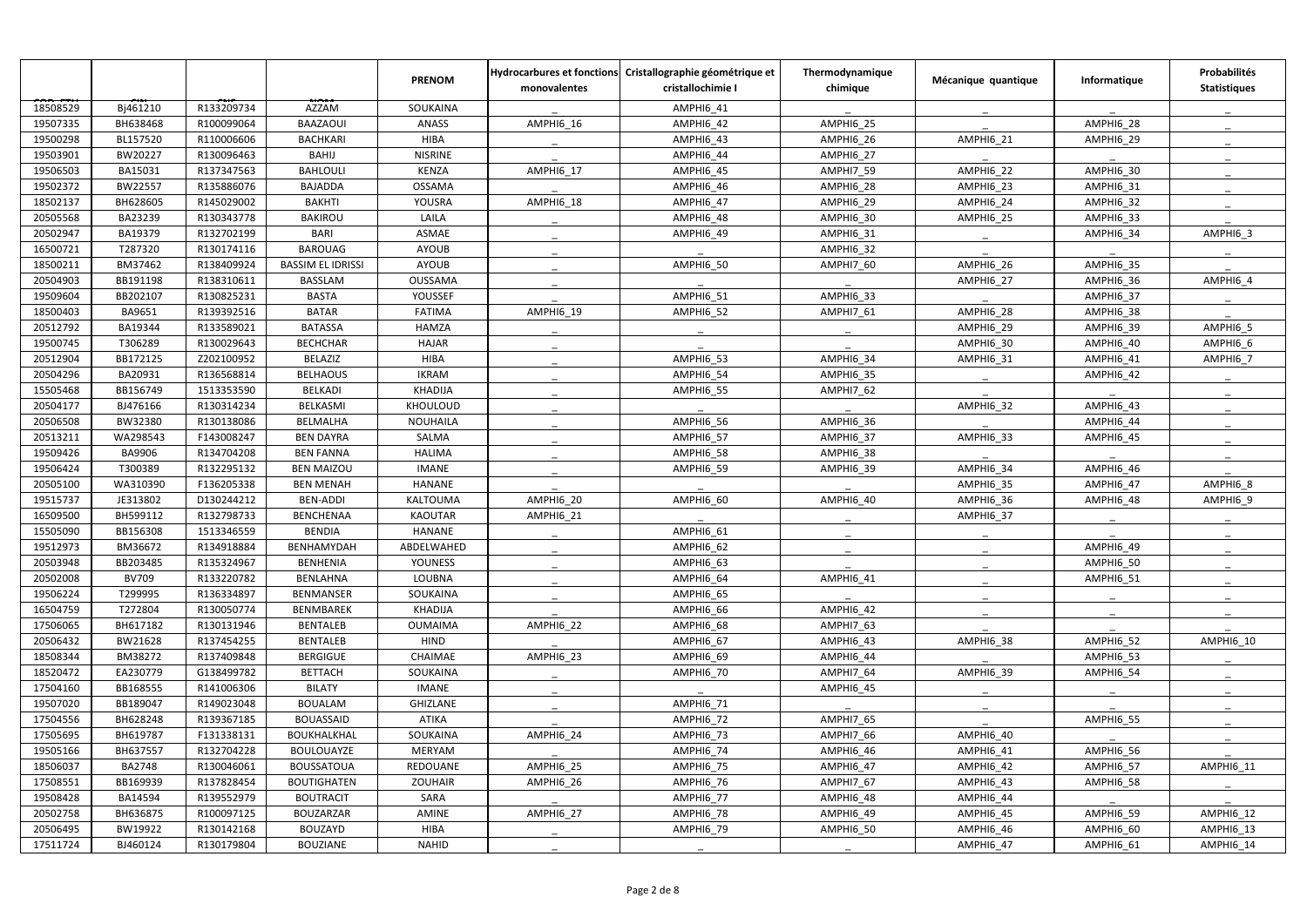|          |           |            |                    | <b>PRENOM</b>       | monovalentes | Hydrocarbures et fonctions Cristallographie géométrique et<br>cristallochimie I | Thermodynamique<br>chimique | Mécanique quantique | Informatique     | Probabilités<br><b>Statistiques</b> |
|----------|-----------|------------|--------------------|---------------------|--------------|---------------------------------------------------------------------------------|-----------------------------|---------------------|------------------|-------------------------------------|
| 19505191 | BB184265  | R130013650 | <b>BOUZRAA</b>     | ZINEB               |              | AMPHI6 80                                                                       | AMPHI6 51                   |                     | AMPHI6 62        |                                     |
| 19505879 | BA13809   | R130065432 | <b>BZAOUI</b>      | <b>SIHAM</b>        |              | AMPHI6 81                                                                       | AMPHI7_68                   |                     |                  |                                     |
| 19513898 | JK43606   | D132510122 | CHAANOUN           | SARA                | AMPHI6 28    | <b>AMPHI6_82</b>                                                                | <b>AMPHI6_52</b>            | AMPHI6 48           | AMPHI6 63        | AMPHI6 15                           |
| 19500544 | BA16166   | R130145748 | CHAMKAR            | CHAIMAA             |              |                                                                                 |                             | <b>AMPHI6_49</b>    | AMPHI6_64        | AMPHI6_16                           |
| 18500604 | BB186727  | R140009540 | <b>CHARAI</b>      | <b>NOUHAILA</b>     |              |                                                                                 |                             | AMPHI6 50           | AMPHI6 65        |                                     |
| 19505678 | BJ472250  | R137614558 | CHARKAOUI          | SOUMIA              |              | AMPHI6_83                                                                       | <b>AMPHI6_53</b>            |                     |                  |                                     |
| 16505966 | BH594887  | R137884739 | CHAYAD             | <b>HAJAR</b>        | AMPHI6_29    | AMPHI6 84                                                                       | AMPHI7_69                   |                     |                  |                                     |
| 19508719 | T297399   | R132810740 | <b>CHEIKH</b>      | <b>OTHMAN</b>       | AMPHI6_30    | AMPHI6 85                                                                       | AMPHI7 70                   | AMPHI6 51           | AMPHI6 66        | AMPHI6 17                           |
| 19500331 | BJ464137  | R138583095 | <b>CHEIKH</b>      | LINA                |              | AMPHI6_86                                                                       | AMPHI7_71                   |                     |                  |                                     |
| 20504974 | BA19652   | R133365255 | CHENANI            | <b>FATIMA ZAHRA</b> |              | AMPHI6 87                                                                       | AMPHI6 54                   |                     | AMPHI6 67        |                                     |
| 18517567 | WA280438  | F135159446 | <b>CHOUAF</b>      | ZAKARIA             |              | AMPHI6_88                                                                       | AMPHI7_72                   |                     |                  |                                     |
| 18500768 | BA2901    | R134690396 | CHOUKRANE          | SOUKAINA            |              |                                                                                 |                             | AMPHI6_52           | AMPHI6_68        |                                     |
| 18500370 | BM35824   | R138361388 | CHOUMOUCH          | <b>HAYAT</b>        | AMPHI6_31    | AMPHI6 89                                                                       | AMPHI7 73                   | AMPHI6 53           | AMPHI6 69        |                                     |
| 20501713 | BJ474010  | R110043493 | <b>CHTOUTI</b>     | <b>KHAWLA</b>       |              | <b>AMPHI6_90</b>                                                                | <b>AMPHI6_55</b>            |                     | AMPHI6 70        |                                     |
| 21518448 | EE890712  | G137455547 | <b>DAHANI</b>      | ANAS                | AMPHI6_32    | AMPHI6 91                                                                       | AMPHI7 74                   | AMPHI6 54           | AMPHI6_71        |                                     |
| 18508471 | T300830   | R143005093 | <b>DAIF</b>        | <b>MOUSSA</b>       | AMPHI6_33    | AMPHI6 92                                                                       | AMPHI7 75                   | AMPHI6_55           |                  |                                     |
| 20514987 | W457064   | F132393994 | DAIF-ALLAH         | <b>NOURA</b>        | AMPHI6_34    | AMPHI6_93                                                                       | AMPHI6_56                   |                     | <b>AMPHI6_72</b> | AMPHI6_18                           |
| 9001114  | BJ 362754 | 2924422492 | <b>DAIM</b>        | YASSINE             |              |                                                                                 | AMPHI6 57                   |                     |                  |                                     |
| 15504930 | BJ433446  | 1512338897 | <b>DAKH</b>        | <b>BRAHIM</b>       |              | AMPHI6_94                                                                       | AMPHI7_76                   | AMPHI6 56           |                  |                                     |
| 20501775 | BB200193  | R134761729 | <b>DIOULI</b>      | SALMA               |              | AMPHI6 95                                                                       | <b>AMPHI6_58</b>            |                     | AMPHI6_73        |                                     |
| 19505334 | BB198861  | R131846190 | <b>DIROU</b>       | <b>IMAD</b>         |              | AMPHI6 96                                                                       | AMPHI6 59                   |                     | AMPHI6 74        |                                     |
| 19514507 | MD19943   | K143012538 | <b>DOMMANE</b>     | <b>NAIMA</b>        |              |                                                                                 |                             | AMPHI6_57           | AMPHI6_75        | AMPHI6_19                           |
| 17505624 | Bh624817  | R138674065 | <b>DOUHAHA</b>     | <b>ACHRAF</b>       | AMPHI6_35    | AMPHI6_97                                                                       |                             | AMPHI6_58           | AMPHI6_76        |                                     |
| 18500407 | BH631714  | R132701929 | <b>EDDAHBI</b>     | <b>IMANE</b>        |              | <b>AMPHI6_98</b>                                                                | AMPHI7 77                   | AMPHI6 59           |                  |                                     |
| 18501016 | BM40133   | R148008841 | EHIDAOUI           | <b>HANANE</b>       |              | AMPHI6_99                                                                       | AMPHI7 78                   | <b>AMPHI6_60</b>    | <b>AMPHI6_77</b> |                                     |
| 19500484 | BB203242  | R131878815 | <b>EL ABBASSI</b>  | ASSAD               | AMPHI6_36    | <b>AMPHI6 100</b>                                                               | AMPHI6 60                   | AMPHI6 61           | AMPHI6 78        | AMPHI6_20                           |
| 15500786 | T271285   | 1512374789 | EL ASSOULI         | SOUAD               |              | AMPHI6_101                                                                      | AMPHI7 79                   | AMPHI6 62           |                  | AMPHI6_21                           |
| 19502447 | BB195422  | R145019669 | <b>EL BACHI</b>    | <b>MOUNA</b>        |              | AMPHI6_102                                                                      | AMPHI6_61                   |                     | AMPHI6_79        |                                     |
| 15508035 | BB159420  | 1513368863 | EL BADDI           | ZAKARIA             | AMPHI6_37    | AMPHI6_103                                                                      |                             |                     |                  |                                     |
| 20504312 | BB207928  | R130103930 | EL BALLOTE         | SOUKAINA            | AMPHI6_38    | AMPHI6_104                                                                      | AMPHI6 62                   | AMPHI6 63           | AMPHI6 80        |                                     |
| 19513594 | WA297939  | F143049155 | EL BAZ             | SAMIRA              |              | <b>AMPHI6 105</b>                                                               | AMPHI6 63                   | AMPHI6 64           | AMPHI6 81        |                                     |
| 14501621 | BH488478  | 1412389214 | EL BLAGE           | <b>GHIZLANE</b>     | AMPHI6_39    | AMPHI6_106                                                                      | AMPHI7_80                   |                     |                  |                                     |
| 20501639 | WA300964  | R131306248 | EL BOUAMRI         | SOUMYA              |              | <b>AMPHI6 107</b>                                                               |                             | AMPHI6 65           | AMPHI6_82        |                                     |
| 19501767 | BM42162   | R141089835 | EL BOUAZZAOUI      | ASMAE               |              | AMPHI6_108                                                                      | AMPHI6 64                   | AMPHI6 66           | AMPHI6_83        |                                     |
| 17512158 | BB149053  | R134895039 | EL BZYOUY          | <b>IBRAHIM</b>      |              |                                                                                 |                             | AMPHI6 67           | AMPHI6 84        | AMPHI6 22                           |
| 20506522 | BA23906   | R132585381 | <b>EL GHARRAS</b>  | ZINEB               |              |                                                                                 |                             | AMPHI6 68           | AMPHI6 85        |                                     |
| 20503220 | BA14207   | R110121337 | EL GUENNOUNY       | FATIMA-EZZAHRA      |              | AMPHI6_109                                                                      | AMPHI6 65                   |                     |                  |                                     |
| 20501696 | BB214877  | L149063244 | EL HACHIMI         | <b>FADOUA</b>       |              | AMPHI6_110                                                                      | AMPHI6_66                   |                     | AMPHI6 86        |                                     |
| 19512746 | W430549   | F134294646 | EL HAJJY           | KHADIJA             |              | AMPHI6_111                                                                      | AMPHI6 67                   | AMPHI6 69           | AMPHI6 87        |                                     |
| 16505868 | T290623   | R137812019 | EL HAMDYA          | WAFAE               |              | AMPHI6_112                                                                      |                             |                     |                  |                                     |
| 20506435 | T322272   | R130060228 | EL HAMIDI          | <b>BASMA</b>        |              | AMPHI6_113                                                                      | AMPHI6 68                   | AMPHI6 70           |                  |                                     |
| 17511454 | D969377   | 1311963932 | <b>EL HANAFI</b>   | ASMAE               |              | <b>AMPHI6 114</b>                                                               | AMPHI7 81                   |                     |                  |                                     |
| 20504550 | BH638413  | R130094900 | EL HANDIA          | KHADIJA             |              |                                                                                 |                             | AMPHI6_71           | AMPHI6 88        |                                     |
| 19509526 | BH632401  | R130104748 | <b>EL HARRASSI</b> | <b>NADIA</b>        | AMPHI6 40    | <b>AMPHI6 115</b>                                                               | AMPHI7 82                   | AMPHI6 72           | AMPHI6_89        |                                     |
| 20502218 | BA17802   | R110025950 | EL HATTABI         | NAIMA               |              |                                                                                 |                             |                     | AMPHI6_90        |                                     |
| 20513208 | UD15263   | M130088251 | EL IDRISSI         | <b>BRAHIME</b>      |              | AMPHI6_116                                                                      | <b>AMPHI6_70</b>            | AMPHI6_73           | AMPHI6_91        |                                     |
| 20505151 | BA11592   | R135463583 | EL IDRISSI         | HAJAR               |              | <b>AMPHI6 117</b>                                                               | AMPHI6 69                   |                     | AMPHI6_92        |                                     |
| 19504436 | BJ472216  | R110015603 | EL KADIRI          | ASMAA               |              | AMPHI6_118                                                                      | AMPHI6_71                   | AMPHI6_74           | AMPHI6_93        |                                     |
|          |           |            |                    |                     |              |                                                                                 |                             |                     |                  |                                     |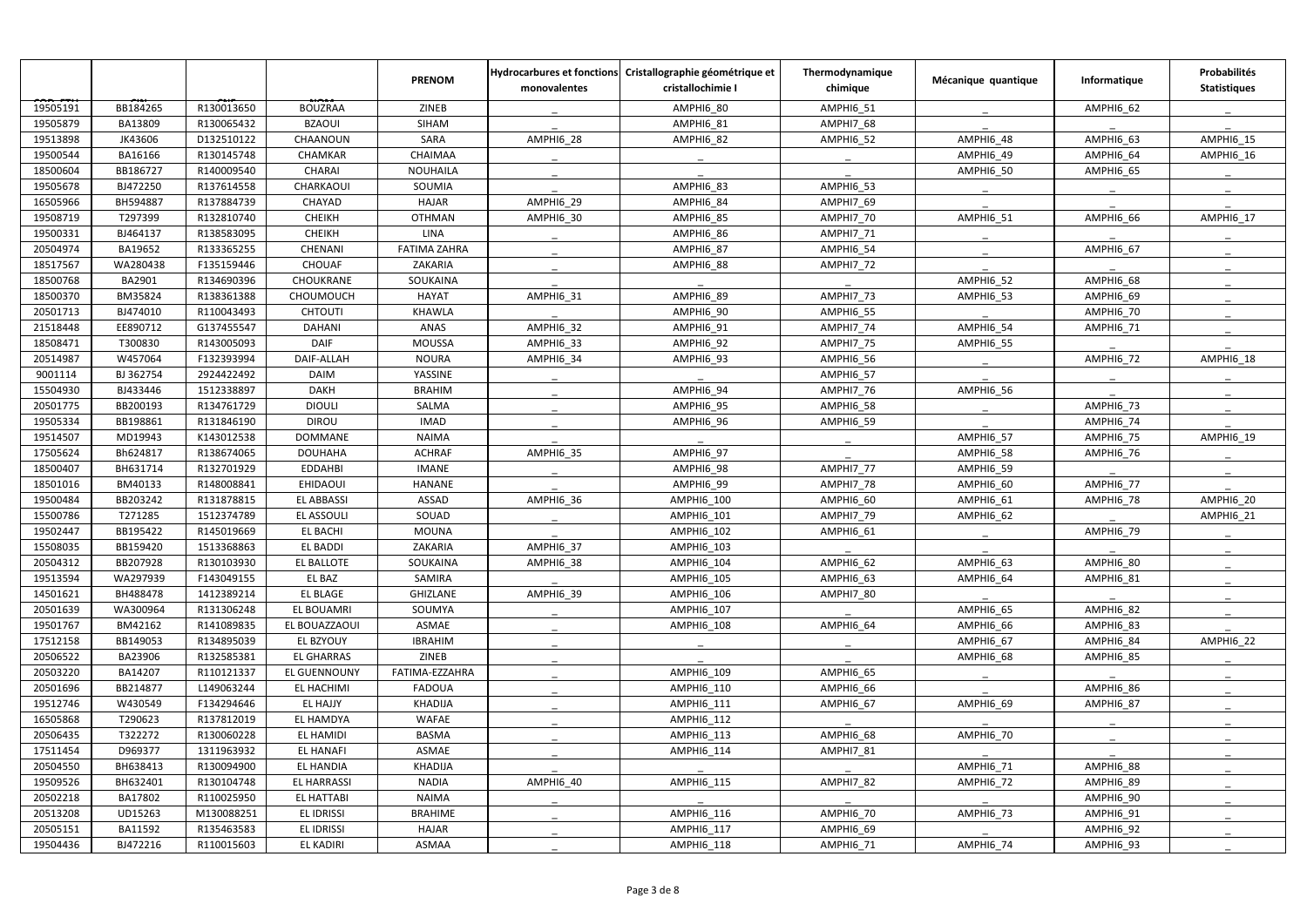|          |              |            |                    | <b>PRENOM</b>       | monovalentes     | Hydrocarbures et fonctions Cristallographie géométrique et<br>cristallochimie I | Thermodynamique<br>chimique | Mécanique quantique | Informatique      | Probabilités<br><b>Statistiques</b> |
|----------|--------------|------------|--------------------|---------------------|------------------|---------------------------------------------------------------------------------|-----------------------------|---------------------|-------------------|-------------------------------------|
| 20504976 | T320010      | R131510141 | <b>EL KHADIRI</b>  | <b>FATIMA ZOHRA</b> | AMPHI6_41        | AMPHI6 119                                                                      | AMPHI6 72                   | AMPHI6_75           | AMPHI6_94         |                                     |
| 20502539 | BA19877      | R131531014 | <b>EL KOUBI</b>    | ABDERRAHMAN         |                  |                                                                                 |                             | AMPHI6 76           | AMPHI6_95         |                                     |
| 13010421 | bj412997     | 1310334571 | <b>EL MADY</b>     | <b>AYOUB</b>        |                  | <b>AMPHI6 120</b>                                                               | <b>AMPHI6 73</b>            | AMPHI6 77           | AMPHI6_96         | <b>AMPHI6 23</b>                    |
| 20501703 | BA13631      | R110129508 | EL MESBAHI         | <b>NAZHA</b>        |                  | AMPHI7 1                                                                        | <b>AMPHI6_74</b>            | AMPHI6_78           | AMPHI6_97         |                                     |
| 19501826 | BW14368      | R138862422 | EL MIRBAH          | SOKAINA             |                  |                                                                                 |                             | AMPHI6 79           |                   | AMPHI6 24                           |
| 20501776 | BJ474012     | R138872921 | <b>EL OUATIK</b>   | FERDAOUSSE          |                  | AMPHI7_2                                                                        |                             |                     |                   | AMPHI6_25                           |
| 19503948 | BM42791      | R134284808 | <b>EL RHOUAT</b>   | ZINEB               |                  | AMPHI7 3                                                                        | AMPHI7 83                   | AMPHI6 80           |                   |                                     |
| 17507087 | BH630074     | R130131211 | <b>ELABBASSI</b>   | <b>OUMAIMA</b>      |                  | AMPHI7 4                                                                        |                             |                     | AMPHI6 98         |                                     |
| 20515805 | BB127099     | 1311355075 | ELADRAOUI          | <b>ANASS</b>        | <b>AMPHI6_42</b> | AMPHI7_5                                                                        | AMPHI5_4                    | AMPHI6 81           | AMPHI6_100        |                                     |
| 20506829 | BB207817     | R138472082 | ELADRAOUI          | SALMA               |                  |                                                                                 |                             | AMPHI6 82           | AMPHI6_99         | AMPHI6 26                           |
| 20502877 | BH640438     | R137260111 | <b>ELALAOUY</b>    | MERIEM              | AMPHI6 43        | AMPHI7 6                                                                        | AMPHI5 6                    | AMPHI6 83           | AMPHI6_101        |                                     |
| 19504040 | BB194520     | J147022860 | ELBARBOUCHI        | NOUHAILA            |                  | AMPHI7 7                                                                        |                             | AMPHI6 84           | <b>AMPHI6 102</b> |                                     |
| 17505183 | BM35415      | R143008972 | ELBARGUI           | YASSINE             | AMPHI6_44        | AMPHI7 8                                                                        | AMPHI7 84                   |                     |                   |                                     |
| 18500478 | t302983      | R137829325 | <b>ELHAKKOUMI</b>  | YASSINE             | AMPHI6 45        | AMPHI7 9                                                                        | AMPHI5 9                    |                     | <b>AMPHI6 103</b> |                                     |
| 18500587 | BB182849     | R135599438 | <b>ELIDRYSY</b>    | AMAL                |                  | AMPHI7_10                                                                       |                             | AMPHI6_85           | AMPHI6_104        |                                     |
| 19506682 | BK687606     | R130179714 | <b>ELKAMILI</b>    | <b>HAMZA</b>        | AMPHI6 46        | AMPHI7 11                                                                       | AMPHI7 85                   | AMPHI6 86           | <b>AMPHI6 105</b> |                                     |
| 20502628 | BB204316     | R137396498 | ELKARMY            | SABAH               |                  |                                                                                 |                             | AMPHI6 87           |                   |                                     |
| 18502062 | BB177973     | R131406318 | <b>ELKHERRAZI</b>  | YASSINE             |                  | AMPHI7 12                                                                       |                             | AMPHI6 88           | <b>AMPHI6 106</b> |                                     |
| 20505081 | EC69757      | G143105387 | EL-LOUIZA          | <b>MARIAM</b>       |                  | AMPHI7_13                                                                       |                             | AMPHI6_89           | AMPHI6_107        |                                     |
| 18500870 | BB185750     | R138348325 | ELLYYADY           | MOHAMED             |                  | AMPHI7 14                                                                       |                             |                     |                   |                                     |
|          | BB156900     | R130138371 | ELMACHROUH         |                     | <b>AMPHI6_47</b> | AMPHI7 15                                                                       | AMPHI5_15                   | AMPHI6 90           |                   |                                     |
| 17507350 | BB202929     |            |                    | SOUMIA              | AMPHI6 48        |                                                                                 | AMPHI7 86                   |                     |                   |                                     |
| 19502421 |              | R132320751 | ELOMRANI ELIDRISSI | NOUHAILA            |                  |                                                                                 |                             | AMPHI6 91           | <b>AMPHI6 108</b> | AMPHI6 27                           |
| 17501854 | BH614488     | R132647819 | <b>ELOTMANI</b>    | ZINEB               |                  | AMPHI7_16                                                                       | AMPHI7_87                   |                     |                   |                                     |
| 19505769 | BB200463     | R136919974 | <b>ELOUAHIDY</b>   | <b>YOUNES</b>       |                  |                                                                                 |                             | AMPHI6 92           | <b>AMPHI6 109</b> | AMPHI6 28                           |
| 19513286 | WA296390     | F135322482 | <b>ELOUARDI</b>    | ZINEB               |                  | AMPHI7_17                                                                       | AMPHI7_88                   | AMPHI6_93           | <b>AMPHI6 110</b> |                                     |
| 16500262 | BM26398      | R139473783 | <b>EN NABLI</b>    | <b>SAADIA</b>       | AMPHI6_49        | AMPHI7 18                                                                       | AMPHI7 89                   |                     |                   |                                     |
| 16500261 | BM30698      | R139260264 | ENNABLI            | <b>MINA</b>         | AMPHI6_50        | AMPHI7_19                                                                       | AMPHI7_90                   |                     |                   |                                     |
| 19500944 | <b>BV380</b> | R133299662 | <b>ENNAIM</b>      | <b>IBTISSAM</b>     | AMPHI6_51        | <b>AMPHI7_20</b>                                                                | AMPHI5_23                   |                     | <b>AMPHI6 111</b> |                                     |
| 19500551 | BB191730     | R135633697 | ENNASSER           | MOHAMED             | AMPHI6_52        | AMPHI7_21                                                                       | AMPHI7_91                   | AMPHI6_94           | AMPHI6_112        | AMPHI6_29                           |
| 17508090 | Bh620186     | R137299341 | ER-RAHIBI          | MERIEM              |                  | AMPHI7_22                                                                       |                             | AMPHI6_95           |                   | AMPHI6 30                           |
| 15502799 | BJ446079     | 1513336657 | <b>ERRAOUI</b>     | CHAIMAA             |                  | AMPHI7 23                                                                       | AMPHI5 26                   | AMPHI6 96           |                   |                                     |
| 17504679 | BB169145     | R138376861 | ERREJRAJI          | <b>CHAIMA</b>       |                  | AMPHI7_24                                                                       | AMPHI5 27                   |                     | <b>AMPHI6 113</b> |                                     |
| 20514222 | PB266936     | D132243254 | ESSAADY            | KARYMA              |                  | <b>AMPHI7_25</b>                                                                |                             |                     | <b>AMPHI6 114</b> |                                     |
| 19508343 | HH79083      | K139507554 | ES-SAIDI           | <b>KAWTAR</b>       | AMPHI6_53        | AMPHI7_26                                                                       | AMPHI5 29                   | AMPHI6 97           |                   |                                     |
| 20505433 | TA158547     | F133175646 | ES-SALIH           | <b>DOUNIA</b>       | AMPHI6_54        | AMPHI7_27                                                                       |                             |                     |                   |                                     |
| 16500059 | WA262105     | r144067168 | <b>ESSOULAMI</b>   | OUSSAMA             |                  | AMPHI7 28                                                                       | AMPHI7 92                   |                     |                   |                                     |
| 18510131 | T297359      | R133811098 | <b>ETAMALI</b>     | <b>OUMAIMA</b>      |                  | AMPHI7 29                                                                       | AMPHI5 32                   | AMPHI6 98           |                   |                                     |
| 19504429 | <b>BV928</b> | R132276182 | <b>ETTALBI</b>     | CHAIMAE             |                  |                                                                                 |                             | AMPHI6 99           | AMPHI6 115        |                                     |
| 17501739 | BJ456929     | R134234536 | <b>ETTALBI</b>     | SANAE               |                  | <b>AMPHI7_30</b>                                                                | AMPHI7_93                   |                     |                   |                                     |
| 18501313 | BJ465978     | R137622119 | <b>ETTIANI</b>     | LAILA               |                  | <b>AMPHI7_31</b>                                                                | AMPHI7_94                   | <b>AMPHI6 100</b>   | AMPHI6 116        |                                     |
| 16500290 | bm29382      | R138617322 | <b>ETTIJANY</b>    | <b>HALA</b>         |                  | AMPHI7_32                                                                       | AMPHI7_95                   |                     | <b>AMPHI6 117</b> |                                     |
| 20504942 | BM44025      | R130053979 | <b>ETTIJI</b>      | <b>MOHSSINE</b>     |                  | AMPHI7 33                                                                       | AMPHI6 84                   | <b>AMPHI6 101</b>   | AMPHI6_118        |                                     |
| 19506940 | BB203099     | R144019256 | <b>EZAHIDI</b>     | <b>NOUHAILA</b>     |                  | AMPHI7_34                                                                       |                             |                     |                   |                                     |
| 19513166 | BA5849       | R136568746 | <b>FAKHIR</b>      | MERYEM              |                  |                                                                                 | AMPHI5_27                   |                     |                   |                                     |
| 17505610 | BM35771      | R141010244 | <b>FAOUZI</b>      | KHAOULA             | AMPHI6 55        | AMPHI7 35                                                                       | AMPHI7 96                   | AMPHI6_102          |                   |                                     |
| 16502992 | W414029      | R144094512 | <b>FATH</b>        | ANASS               |                  | AMPHI7_36                                                                       |                             | AMPHI6 103          |                   |                                     |
| 16500649 | BM34182      | R137759119 | <b>FATIH</b>       | LOUBNA              |                  | AMPHI7_37                                                                       | AMPHI7_97                   |                     |                   |                                     |
| 17505612 | <b>BA719</b> | R133697033 | FENNANI            | FATIMA-EZZAHRA      |                  |                                                                                 | AMPHI5_31                   |                     |                   |                                     |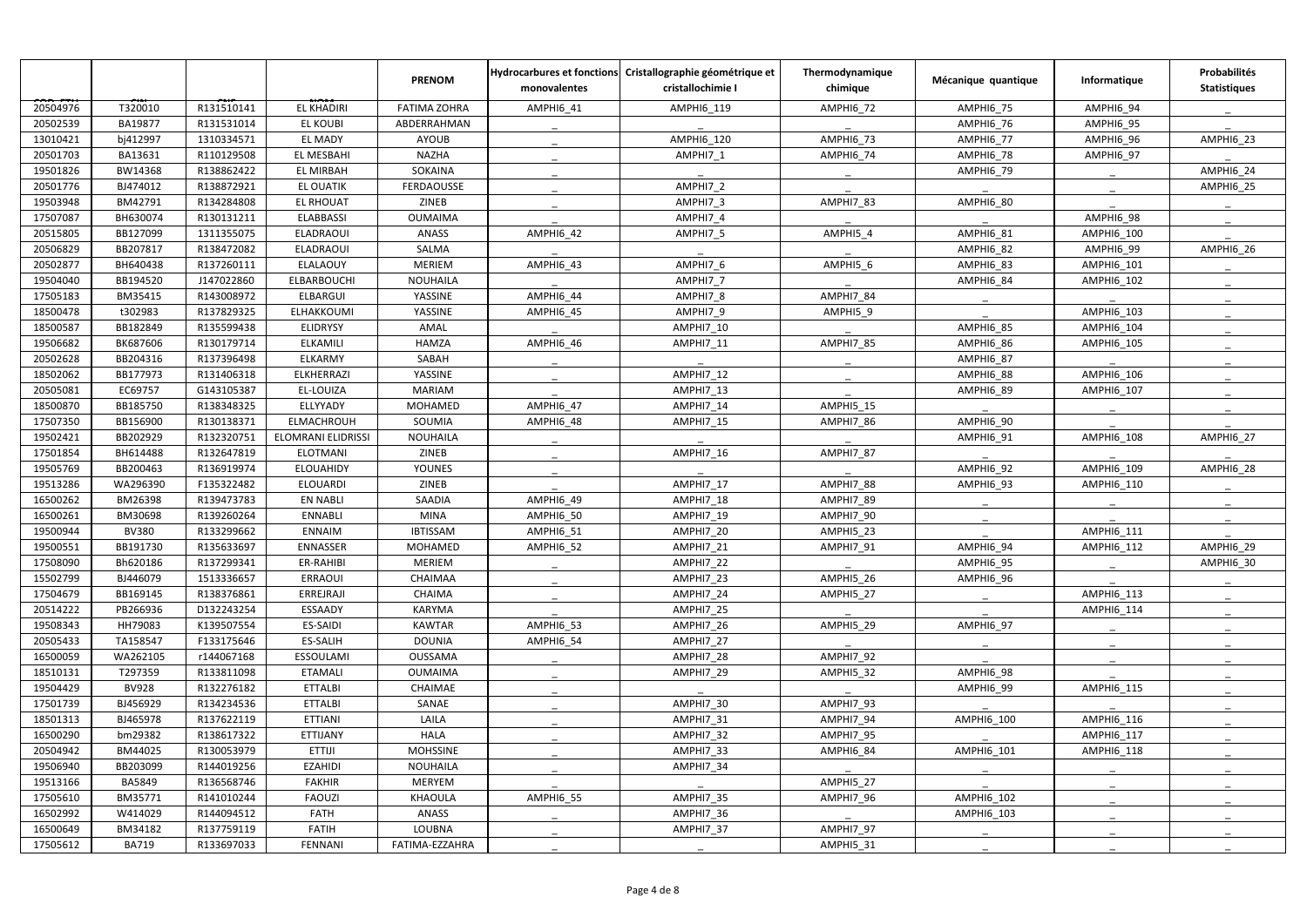|          |               |            |                  | <b>PRENOM</b>       | monovalentes | Hydrocarbures et fonctions Cristallographie géométrique et<br>cristallochimie I | Thermodynamique<br>chimique | Mécanique quantique | Informatique        | Probabilités<br><b>Statistiques</b> |
|----------|---------------|------------|------------------|---------------------|--------------|---------------------------------------------------------------------------------|-----------------------------|---------------------|---------------------|-------------------------------------|
| 15500824 | BB139232      | 1513354580 | <b>FETTACHE</b>  | <b>OUMAIMA</b>      |              | AMPHI7 38                                                                       | AMPHI7 98                   |                     |                     |                                     |
| 19500191 | BB200608      | R131926517 | <b>FILAHI</b>    | <b>MERIEM</b>       | AMPHI6 56    | AMPHI7 39                                                                       | AMPHI5_33                   | <b>AMPHI6 104</b>   | AMPHI6 119          |                                     |
| 19500201 | BB193746      | R135589339 | <b>FISSAL</b>    | SAFAE               |              | AMPHI7 40                                                                       | AMPHI7 99                   |                     |                     |                                     |
| 18513531 | WA279049      | F137109375 | <b>FRIK</b>      | ABDERRAHMAN         |              | AMPHI7 41                                                                       | <b>AMPHI7 100</b>           |                     |                     |                                     |
| 19506305 | T312922       | R136352167 | <b>GABBAS</b>    | WISSAM              |              | AMPHI7 42                                                                       |                             |                     |                     |                                     |
| 19507671 | BB202583      | R139871895 | GANNAOUI         | <b>IKRAM</b>        |              | AMPHI7_43                                                                       |                             | AMPHI6_105          | <b>AMPHI6 120</b>   |                                     |
| 19515506 | PB270750      | D130373833 | <b>GARAAOUCH</b> | AAZEDDINE           |              | AMPHI7 44                                                                       | <b>AMPHI7 101</b>           | <b>AMPHI6 106</b>   |                     |                                     |
| 16502954 | BH620302      | R135646647 | <b>GARAH</b>     | <b>ADIL</b>         |              |                                                                                 | AMPHI6 88                   |                     |                     |                                     |
| 17503529 | BH624342      | R131710501 | <b>GAZOUL</b>    | <b>MARIAM</b>       |              | AMPHI7_45                                                                       | AMPHI7_102                  |                     |                     |                                     |
| 16501884 | bj448339      | R135506647 | <b>GLIOUINE</b>  | <b>IHSSANE</b>      |              | AMPHI7 46                                                                       | AMPHI7 103                  |                     |                     |                                     |
| 18500273 | BH628157      | R134868675 | <b>GOUNAINE</b>  | FATIMA-ZAHRA        |              | AMPHI7 47                                                                       | <b>AMPHI7 104</b>           |                     |                     |                                     |
| 20506768 | BB209421      | R130447199 | <b>GOURRAM</b>   | <b>ASMAA</b>        | AMPHI6 57    | AMPHI7 48                                                                       | AMPHI6 89                   |                     | AMPHI7 1            |                                     |
| 19510057 | BJ469959      | R130190788 | <b>GOURTY</b>    | <b>FATIMA ZAHRA</b> |              | AMPHI7 49                                                                       | AMPHI6 90                   | <b>AMPHI6 107</b>   | AMPHI7 2            |                                     |
| 19503760 | BB194505      | R138915229 | <b>GRARI</b>     | <b>BASSMA</b>       | AMPHI6_58    | <b>AMPHI7_50</b>                                                                | AMPHI6 91                   | AMPHI6_108          | AMPHI7 3            |                                     |
| 18501743 | BM37955       | R131639512 | GUERNOUN         | <b>KHADIJA</b>      |              | AMPHI7 51                                                                       | <b>AMPHI7 105</b>           | <b>AMPHI6 109</b>   | AMPHI7 4            |                                     |
| 13000194 | BH387556      | 1329385552 | <b>HADDAD</b>    | <b>HAJAR</b>        |              | AMPHI7 52                                                                       | AMPHI6 92                   |                     |                     |                                     |
| 16507352 | BH608284      | R139685107 | <b>HADDANI</b>   | <b>FATIMA</b>       | AMPHI6_59    | AMPHI7_53                                                                       | AMPHI7_106                  |                     |                     |                                     |
| 18509159 | <b>BA1313</b> | R130050126 | <b>HADDOU</b>    | <b>KHADIJA</b>      | AMPHI6_60    | AMPHI7 54                                                                       | AMPHI6 93                   | AMPHI6 110          | AMPHI7 5            |                                     |
| 18509524 | BB192824      | K130361723 | <b>HAFIR</b>     | ZINEB               |              | AMPHI7_55                                                                       | AMPHI7 107                  | AMPHI6_111          |                     | AMPHI6_31                           |
| 13007222 | BB117902      | 1310359674 | HAJJAJ           | LAILA               | AMPHI6_61    | AMPHI7 56                                                                       | <b>AMPHI7 108</b>           |                     |                     |                                     |
| 19504339 | BB197967      | R136940183 | <b>HAMDINO</b>   | LARBI               |              | AMPHI7 57                                                                       | AMPHI6 94                   | <b>AMPHI6 112</b>   | AMPHI7 6            |                                     |
| 16502199 | BB155195      | R141072304 | <b>HARMAL</b>    | <b>HANAA</b>        | AMPHI6_62    | AMPHI7_58                                                                       | AMPHI6 95                   | AMPHI6_113          | AMPHI7 <sub>7</sub> | AMPHI6 32                           |
| 19512899 | BH615934      | R130131234 | <b>HARMOUCH</b>  | KAMAL               | AMPHI6_63    | AMPHI7 59                                                                       | AMPHI6 96                   | <b>AMPHI6 114</b>   | AMPHI7 8            |                                     |
| 16502232 | BB159814      | R134927217 | <b>HASNI</b>     | WISSAL              |              | AMPHI7 60                                                                       | AMPHI6 97                   |                     |                     |                                     |
| 16500677 | BH484672      | R133684450 | HASSANE          | YOUSSEF             |              | AMPHI7_61                                                                       |                             |                     |                     |                                     |
| 18500907 | BH627070      | R138699640 | <b>HASSANI</b>   | OUSSAMA             |              | AMPHI7 62                                                                       | AMPHI7 109                  | AMPHI6_115          |                     |                                     |
| 18509664 | BB194641      | R136330427 | <b>HATTAB</b>    | MOHAMED             |              | AMPHI7_63                                                                       | AMPHI7 110                  | <b>AMPHI6 116</b>   | AMPHI7 9            |                                     |
| 19508924 | BA17785       | R130069573 | <b>HIMMI</b>     | <b>OMAR</b>         | AMPHI6_64    | AMPHI7 64                                                                       | AMPHI6_98                   | AMPHI6_117          |                     |                                     |
| 14508272 | BJ438160      | 1412335256 | HOUMAID          | <b>KAWTAR</b>       | AMPHI6_65    | AMPHI7_65                                                                       |                             |                     |                     |                                     |
| 20503932 | BB207099      | D133149523 | <b>IDAALI</b>    | JAMAL               |              | AMPHI7 66                                                                       | AMPHI6 99                   |                     | AMPHI7 10           | AMPHI6 33                           |
| 15502072 | BH481620      | 1511372477 | <b>IDHAMOU</b>   | AYOUB               |              |                                                                                 | AMPHI7 111                  | <b>AMPHI6 118</b>   |                     |                                     |
| 20513421 | BB210972      | R131469420 | <b>IGOURZAL</b>  | FATIMA ZAHRAE       |              | AMPHI7 67                                                                       |                             |                     | AMPHI7_11           |                                     |
| 17504899 | BH617559      | R130047986 | <b>IHSANE</b>    | KHADIJA             |              | AMPHI7 68                                                                       | <b>AMPHI7 112</b>           |                     |                     |                                     |
| 20501769 | BB214405      | R135245250 | <b>IMEL</b>      | ASMAA               |              | AMPHI7 69                                                                       |                             |                     | AMPHI7 12           |                                     |
| 16505100 | BK651481      | R133884476 | <b>IMOULLA</b>   | ABDELHAK            |              | AMPHI7_70                                                                       | <b>AMPHI7 113</b>           |                     |                     |                                     |
| 15501765 | bb160945      | 1513350329 | <b>JABBOUR</b>   | SAID                | AMPHI6_66    | AMPHI7_71                                                                       | AMPHI6_100                  | AMPHI6_119          | AMPHI7 13           |                                     |
| 18503013 | BH626196      | R132688931 | <b>JABIR</b>     | ANASS               | AMPHI6 67    | <b>AMPHI7_72</b>                                                                | AMPHI7 114                  | <b>AMPHI6 120</b>   |                     |                                     |
| 19513567 | WB200112      | F139065240 | JALAL            | <b>HAMZA</b>        |              | <b>AMPHI7_73</b>                                                                |                             |                     | AMPHI7 14           |                                     |
| 17512618 | JD70360       | 1412027727 | JALI             | <b>FATIHA</b>       |              | AMPHI7 74                                                                       | AMPHI6_101                  |                     |                     |                                     |
| 18506092 | BB180795      | R134350173 | JANANE           | <b>FATIHA</b>       |              | <b>AMPHI7_75</b>                                                                | AMPHI7_115                  | AMPHI7_1            |                     |                                     |
| 18509703 | BA9459        | R139373708 | JANINI           | AMINE               |              | AMPHI7 76                                                                       | AMPHI7_116                  | AMPHI7 2            |                     |                                     |
| 15501741 | BM27300       | R132616586 | <b>JAOUAD</b>    | OUSSAMA             |              | AMPHI7 77                                                                       | <b>AMPHI7 117</b>           | AMPHI7 3            | AMPHI7 15           |                                     |
| 19501488 | BA9410        | R133463396 | <b>JNAH</b>      | <b>HAFSA</b>        | AMPHI6_68    |                                                                                 |                             | AMPHI7_4            |                     |                                     |
| 19501532 | BA9496        | R139939840 | <b>KACIME</b>    | YASMINE             | AMPHI6 69    | AMPHI7 78                                                                       | AMPHI6 102                  | AMPHI7 5            | AMPHI7_16           |                                     |
| 16503885 | BB128261      | R135821206 | <b>KARA</b>      | YASSINE             |              | AMPHI7_79                                                                       | AMPHI7_118                  |                     | AMPHI7_17           |                                     |
| 19506659 | BB197876      | R130104752 | <b>KARAM</b>     | CHAIMAA             |              | AMPHI7_80                                                                       | AMPHI6_103                  |                     | AMPHI7_18           |                                     |
| 19507762 | BJ474892      | R130094234 | <b>KARTOUB</b>   | <b>FERDAOUSS</b>    |              | AMPHI7 81                                                                       | AMPHI6_104                  | AMPHI7 6            | AMPHI7_19           |                                     |
| 19509179 | BA16386       | R132929697 | KENZ             | ABDELALI            |              |                                                                                 | AMPHI6_105                  |                     |                     |                                     |
|          |               |            |                  |                     |              |                                                                                 |                             |                     |                     |                                     |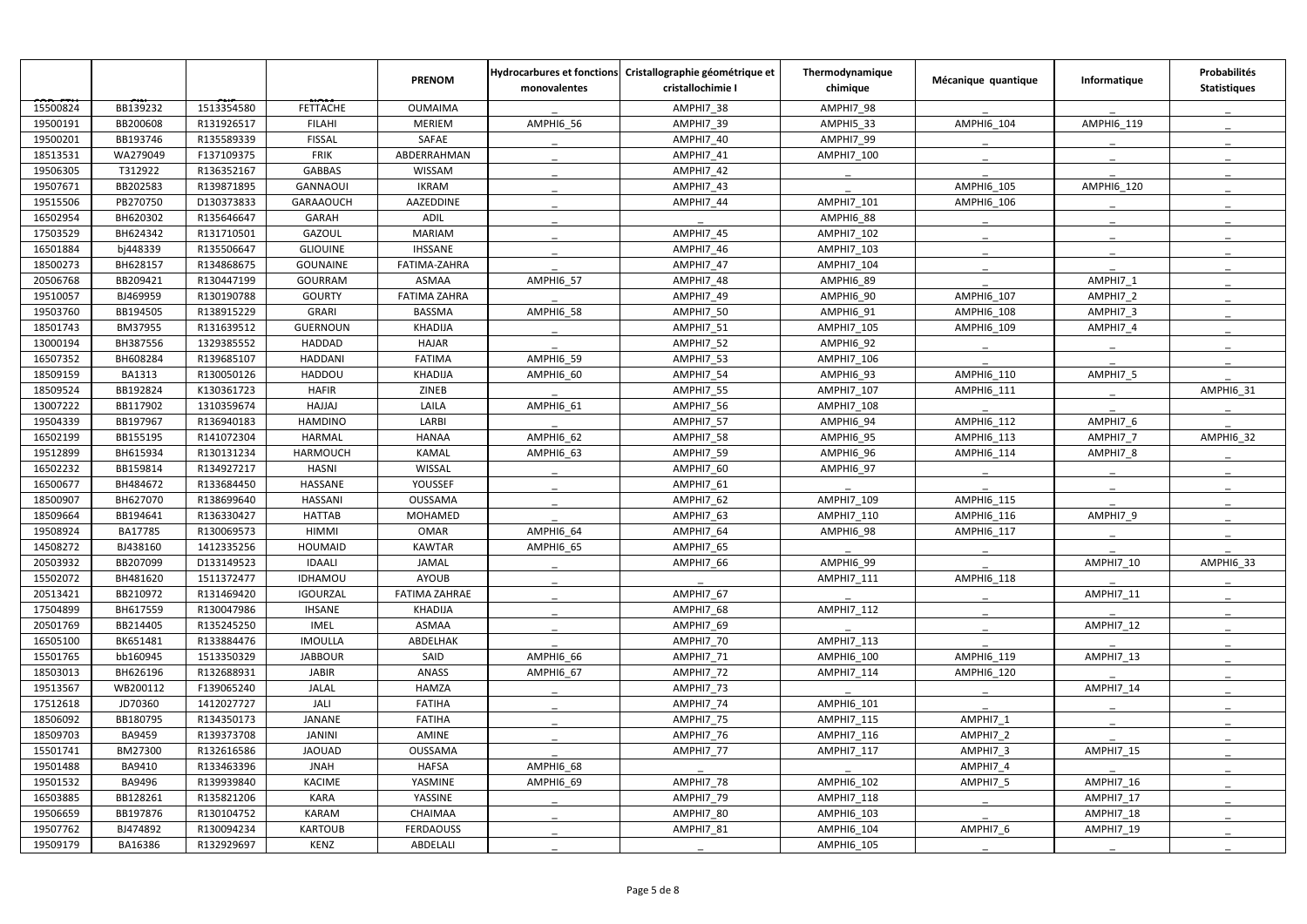|          |              |            |                 | <b>PRENOM</b>   | monovalentes     | Hydrocarbures et fonctions Cristallographie géométrique et<br>cristallochimie I | Thermodynamique<br>chimique | Mécanique quantique | Informatique | Probabilités<br><b>Statistiques</b> |
|----------|--------------|------------|-----------------|-----------------|------------------|---------------------------------------------------------------------------------|-----------------------------|---------------------|--------------|-------------------------------------|
| 19500144 | BA7946       | R130069560 | KHADDAD         | <b>HOUDA</b>    |                  |                                                                                 |                             | AMPHI7_7            | AMPHI7_20    | AMPHI6_34                           |
| 19501385 | BA13882      | R137463895 | <b>KHAI</b>     | KHAOULA         | AMPHI6_70        | AMPHI7 82                                                                       | AMPHI6 106                  | AMPHI7 8            | AMPHI7_21    | <b>AMPHI6_35</b>                    |
| 19500182 | T306440      | R134571352 | <b>KHAIRAT</b>  | <b>OUMAIMA</b>  |                  | AMPHI7 83                                                                       | <b>AMPHI7 119</b>           |                     |              |                                     |
| 18506820 | <b>BA544</b> | R130131948 | <b>KHALIFI</b>  | <b>HALIMA</b>   | AMPHI6_71        | AMPHI7_84                                                                       | AMPHI7_120                  |                     |              | AMPHI6_36                           |
| 18513980 | WA271461     | F134287503 | KHALIL          | SMAIL           |                  | AMPHI7 85                                                                       | AMPHI5 1                    |                     | AMPHI7 22    |                                     |
| 20502411 | BB196774     | R132890222 | KHALLADI        | SOUFIANE        |                  | AMPHI7_86                                                                       | AMPHI6_107                  | AMPHI7_9            | AMPHI7_23    |                                     |
| 19500126 | BB200067     | R142081086 | KHALLOUK        | MERIEM          |                  | AMPHI7 87                                                                       | AMPHI5_2                    | AMPHI7_10           |              |                                     |
| 18501021 | BB183092     | R136907951 | KHAMLICHI       | <b>HAJAR</b>    |                  | AMPHI7 88                                                                       | <b>AMPHI6 108</b>           |                     | AMPHI7 24    |                                     |
| 19513585 | WB199645     | F139126234 | <b>KHAOUDI</b>  | <b>OTHMANE</b>  | <b>AMPHI6_72</b> | AMPHI7_89                                                                       |                             | AMPHI7_11           |              |                                     |
| 20502899 | T316174      | R120023031 | KHASSIM         | ABDELILAH       |                  | <b>AMPHI7_90</b>                                                                | AMPHI6 109                  |                     | AMPHI7 25    |                                     |
| 18506017 | BB184116     | R139235200 | <b>KOULOUBI</b> | <b>DOUAA</b>    |                  | AMPHI7_91                                                                       | AMPHI5 3                    | AMPHI7 12           |              |                                     |
| 19509657 | T313442      | R134384740 | LAAOUINA        | <b>MAROUANE</b> | AMPHI6 73        | AMPHI7_92                                                                       | AMPHI5_4                    | AMPHI7_13           | AMPHI7_26    | <b>AMPHI6_37</b>                    |
| 20506430 | BV1119       | R130276026 | LAASFI          | SALMA           |                  |                                                                                 |                             | AMPHI7 14           |              |                                     |
| 18502193 | T300059      | R149004803 | LAASIRI         | SOUAD           | AMPHI6_74        | AMPHI7_93                                                                       | AMPHI6_110                  | AMPHI7_15           | AMPHI7 27    |                                     |
| 16500136 | BH609050     | R130251675 | LABIHI          | <b>FATIMA</b>   | AMPHI6_75        | AMPHI7_94                                                                       | AMPHI5_5                    |                     |              |                                     |
| 18507310 | BH628652     | R138898417 | <b>LABRAKZI</b> | KHAOULA         | AMPHI6 76        | AMPHI7 95                                                                       | AMPHI6 111                  |                     |              | AMPHI6 38                           |
| 18501024 | BB183799     | R139908036 | LAHMAMSI        | <b>DOUNIA</b>   |                  | AMPHI7_96                                                                       | AMPHI6_112                  | AMPHI7_16           | AMPHI7_28    |                                     |
| 16502186 | BB155175     | R144071948 | LAHMER          | CHAIMAA         |                  | AMPHI7 97                                                                       | AMPHI5 6                    |                     |              |                                     |
| 16503533 | BM32258      | R135653945 | LAKHLOUFI       | SAMIRA          | <b>AMPHI6_77</b> | AMPHI7_98                                                                       | AMPHI5 7                    | AMPHI7_17           | AMPHI7_29    |                                     |
| 19513265 | BK713707     | R141070110 | LAKRIM          | <b>IBTISSAM</b> | AMPHI6_78        | AMPHI7_99                                                                       | AMPHI6_113                  | AMPHI7_18           | AMPHI7_30    |                                     |
| 20504292 | BM44493      | R131223612 | LAMJABBAR       | <b>HIND</b>     |                  | <b>AMPHI7 100</b>                                                               | <b>AMPHI6 114</b>           |                     | AMPHI7_31    |                                     |
| 20501730 | BA19530      | R132341365 | <b>LEBROUK</b>  | <b>IMANE</b>    |                  |                                                                                 |                             | AMPHI7 19           | AMPHI7_32    |                                     |
| 19500520 | BA14347      | R130069344 | LEMDOBEL        | EL MEHDI        |                  |                                                                                 |                             | AMPHI7_20           | AMPHI7_33    |                                     |
| 18513423 | WA280437     | F136159061 | LEMSSIRI        | ASMAE           | AMPHI6_79        | AMPHI7 101                                                                      | AMPHI5 8                    | AMPHI7 21           | AMPHI7 34    | AMPHI6 39                           |
| 17506049 | bh623167     | R135679130 | <b>LOCIT</b>    | MOHAMED         |                  | AMPHI7_102                                                                      | AMPHI6_115                  |                     |              |                                     |
| 18500571 | BM248336     | R130121196 | LOTFI           | OUSSAMA         |                  | AMPHI7 103                                                                      | AMPHI6_116                  | AMPHI7 22           | AMPHI7_35    |                                     |
| 19500405 | BB191089     | R139919960 | LOUBARDI        | ZINEB           | AMPHI6 80        | AMPHI7_104                                                                      | AMPHI6_117                  | AMPHI7 23           | AMPHI7_36    |                                     |
| 19500731 | BB201304     | R139908022 | LOUBARDI        | ABDELKABIR      |                  | AMPHI7_105                                                                      | AMPHI6_118                  |                     |              |                                     |
| 16500279 | BH499664     | R131870734 | MAAZOUZ         | SARA            | AMPHI6_81        | AMPHI7_106                                                                      | AMPHI6_119                  | AMPHI7_24           |              |                                     |
| 18503050 | BH634339     | R137254393 | <b>MABCHOUR</b> | KHAWLA          |                  | AMPHI7 107                                                                      | AMPHI6_120                  |                     | AMPHI7 37    |                                     |
| 15506023 | BB136928     | 1513348393 | MADILI          | MOURAD          |                  |                                                                                 | AMPHI7 1                    |                     |              |                                     |
| 19502262 | BJ466077     | R130027911 | <b>MADKOUR</b>  | <b>IKRAM</b>    |                  | AMPHI7_108                                                                      | AMPHI5 9                    |                     |              |                                     |
| 20503198 | BB204407     | R145070062 | <b>MAFTAH</b>   | SOUKAINA        | AMPHI6_82        | AMPHI7_109                                                                      | AMPHI7_2                    | AMPHI7_25           | AMPHI7_38    |                                     |
| 18505566 | BB178572     | R145079501 | <b>MAGHFOUR</b> | YOUSSEF         | AMPHI6 83        | AMPHI7_110                                                                      | AMPHI7 3                    | AMPHI7 26           | AMPHI7_39    |                                     |
| 19500885 | BA13731      | R135416627 | MAGRI           | <b>ACHRAF</b>   |                  | AMPHI7_111                                                                      | AMPHI7_4                    | AMPHI7_27           | AMPHI7_40    | AMPHI6 40                           |
| 18503284 | <b>BA734</b> | R134700494 | MAHAMID         | NASSIMA         | AMPHI6 84        | AMPHI7_112                                                                      | AMPHI7_5                    | AMPHI7_28           | AMPHI7 41    | AMPHI6_41                           |
| 20501690 | BB213729     | R130078761 | <b>MAHSAR</b>   | <b>IKRAM</b>    | AMPHI6 85        | AMPHI7_113                                                                      | AMPHI7 6                    |                     | AMPHI7 42    |                                     |
| 16506438 | BH398162     | Z162000167 | MAJDOUL         | ANASS           |                  | AMPHI7_114                                                                      |                             |                     |              |                                     |
| 19507419 | bw20241      | R130179313 | MAJJOUD         | CHAIMAE         | AMPHI6 86        | AMPHI7_115                                                                      | AMPHI7_7                    | AMPHI7 29           | AMPHI7 43    |                                     |
| 19513882 | WB205281     | F147047830 | MALYANI         | ESSALIHA        |                  | AMPHI7_116                                                                      | AMPHI7_8                    |                     |              |                                     |
| 18500412 | bm38682      | R130121326 | MAMDOUH         | AMINA           |                  | AMPHI7_117                                                                      | AMPHI5_10                   | AMPHI7 30           | AMPHI7 44    |                                     |
| 18500861 | BH630219     | R133898282 | <b>MAMOUN</b>   | LOUBNA          |                  | AMPHI7_118                                                                      | AMPHI5_11                   | AMPHI7 31           |              |                                     |
| 20504643 | BB207569     | R120064162 | <b>MANIANI</b>  | YOUSRA          | <b>AMPHI6_87</b> | AMPHI7_119                                                                      | AMPHI7 9                    |                     | AMPHI7 45    |                                     |
| 15501538 | BH390621     | 1512384172 | <b>MANNI</b>    | <b>OMAR</b>     | AMPHI6_88        | AMPHI7_120                                                                      | AMPHI5_12                   |                     |              |                                     |
| 20505383 | BM43562      | R130055820 | <b>MANSOURI</b> | AYOUB           |                  | AMPHI5 1                                                                        | AMPHI7_10                   | AMPHI7 32           | AMPHI7 46    |                                     |
| 18500698 | T299461      | R130790840 | MARROUA         | SOUAD           | AMPHI6_89        | AMPHI5_2                                                                        | AMPHI7_11                   | AMPHI7_33           | AMPHI7_47    | <b>AMPHI6_42</b>                    |
| 20506982 | BB202310     | R137232377 | <b>MATINE</b>   | SALMA           |                  |                                                                                 |                             | AMPHI7_34           | AMPHI7_48    | AMPHI6_43                           |
| 15502069 | BH593266     | 1513360321 | <b>MAZOZI</b>   | ZAKARIA         |                  | AMPHI5_3                                                                        | AMPHI5_13                   |                     |              |                                     |
|          |              |            |                 |                 |                  |                                                                                 |                             |                     |              |                                     |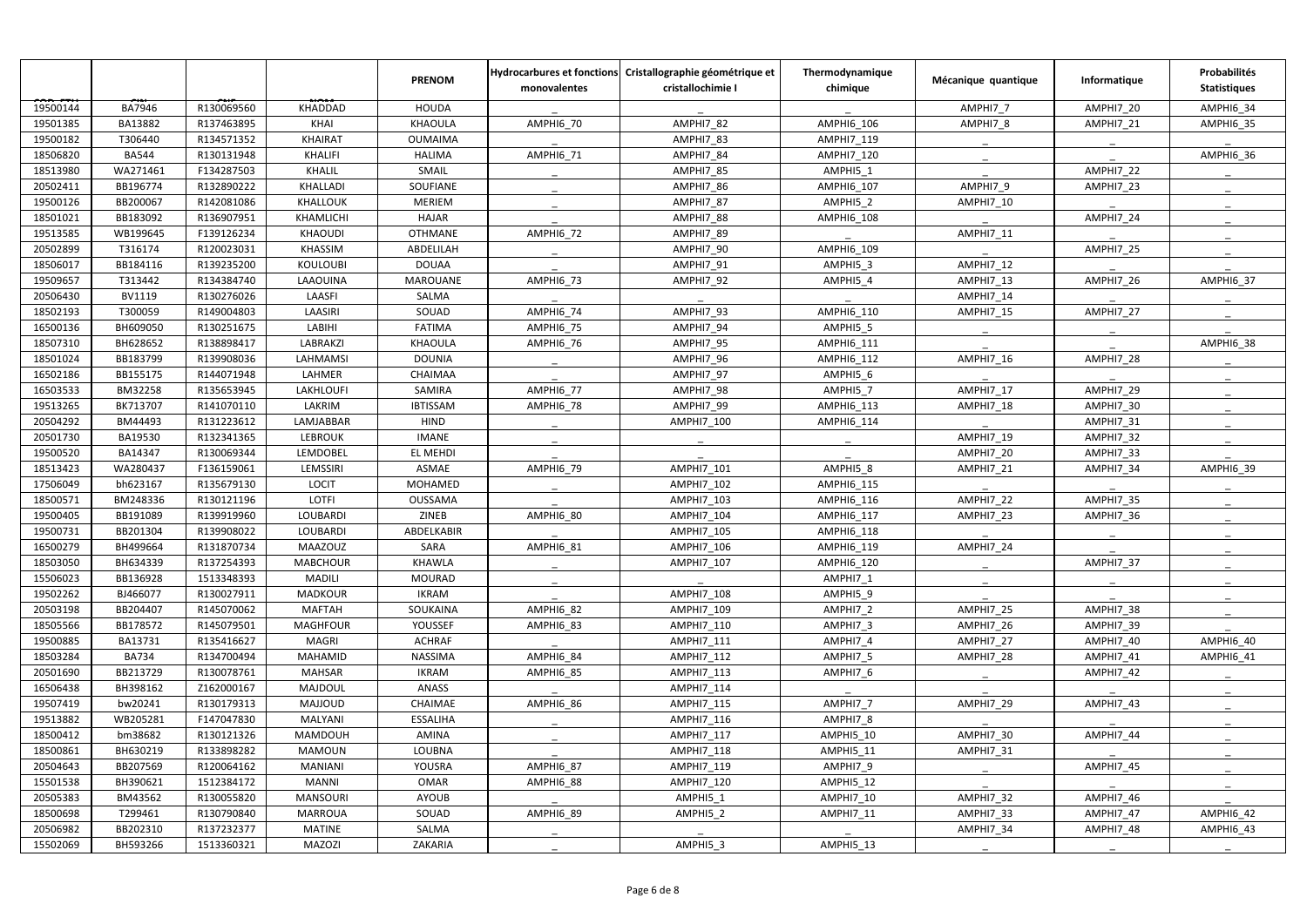|          |               |            |                   | <b>PRENOM</b>  | monovalentes     | Hydrocarbures et fonctions Cristallographie géométrique et<br>cristallochimie I | Thermodynamique<br>chimique | Mécanique quantique | Informatique | Probabilités<br><b>Statistiques</b> |
|----------|---------------|------------|-------------------|----------------|------------------|---------------------------------------------------------------------------------|-----------------------------|---------------------|--------------|-------------------------------------|
| 18501877 | BJ453923      | R143037156 | <b>MELLOUK</b>    | <b>MERYEME</b> |                  | AMPHI5 4                                                                        | AMPHI7 12                   | AMPHI7_35           | AMPHI7 49    |                                     |
| 18503029 | BJ466804      | R134923882 | <b>MESSAOUDI</b>  | <b>IMANE</b>   |                  | AMPHI5 5                                                                        | AMPHI5_14                   |                     |              |                                     |
| 18505696 | w426173       | F139399828 | <b>MIAD</b>       | SAID           |                  | AMPHI5 6                                                                        |                             |                     | AMPHI7 50    |                                     |
| 17505372 | BB174294      | R138280434 | <b>MORCHID</b>    | ABDELKHALEK    | AMPHI6_90        | AMPHI5 7                                                                        | AMPHI7 13                   | AMPHI7_36           | AMPHI7_51    | <b>AMPHI6_44</b>                    |
| 15501596 | BB150130      | 1513352633 | <b>MOUBARIK</b>   | <b>ELMEHDI</b> |                  | AMPHI5 8                                                                        | AMPHI5_15                   |                     |              |                                     |
| 17507853 | BH615981      | R147028940 | MOUGHZI           | <b>HAJAR</b>   |                  | AMPHI5_9                                                                        | AMPHI7_14                   |                     | AMPHI7_52    |                                     |
| 18503332 | bm38924       | R130172128 | <b>MOUGNI</b>     | <b>HABIBA</b>  | AMPHI6_91        | AMPHI5_10                                                                       | AMPHI5_16                   | AMPHI7_37           | AMPHI7_53    |                                     |
| 19511929 | BB200005      | R134331694 | <b>MOUHTARAM</b>  | <b>ILYAS</b>   |                  | AMPHI5 11                                                                       | AMPHI7 15                   |                     | AMPHI7 54    |                                     |
| 19500296 | BA15754       | R144105101 | <b>MOUKTANI</b>   | <b>OUMAIMA</b> |                  | AMPHI5_12                                                                       | AMPHI5_17                   | AMPHI7_38           | AMPHI7_55    |                                     |
| 19500308 | <b>BA4505</b> | R144111326 | <b>MOUKTANI</b>   | <b>KAWTAR</b>  |                  |                                                                                 | AMPHI7 16                   |                     | AMPHI7 56    |                                     |
| 17502102 | bb183965      | R130118637 | MOURAD            | <b>NABIL</b>   |                  |                                                                                 |                             | AMPHI7_39           |              |                                     |
| 19501477 | BB198359      | R138310370 | MOUSAID           | MERYEM         |                  | AMPHI5 13                                                                       | AMPHI7 17                   | AMPHI7_40           | AMPHI7_57    |                                     |
| 19500395 | BH638375      | R130010625 | <b>MOUSSAFI</b>   | <b>ASMAA</b>   |                  | AMPHI5 14                                                                       | AMPHI5 18                   |                     |              |                                     |
| 15501117 | BH595363      | 1513369991 | <b>MOUSSAID</b>   | <b>IMANE</b>   |                  | AMPHI5_15                                                                       | AMPHI5_19                   | AMPHI7_41           |              |                                     |
| 20504257 | BB202620      | R130099582 | <b>MOUTIA</b>     | AYMEN          | AMPHI6_92        | AMPHI5 16                                                                       | AMPHI7 18                   | AMPHI7 42           | AMPHI7_58    |                                     |
| 19500540 | BM42916       | R131292389 | <b>NADIF</b>      | SANAA          |                  | AMPHI5 17                                                                       | AMPHI5 20                   |                     |              |                                     |
| 19505436 | BB178422      | R144019685 | <b>NADOR</b>      | <b>ILIASS</b>  | AMPHI6_93        | AMPHI5_18                                                                       | AMPHI5_21                   | AMPHI7_43           | AMPHI7_59    |                                     |
| 19509598 | BA12001       | R138529723 | <b>NAIT YAZZA</b> | KHALID         | AMPHI6_94        | AMPHI5 19                                                                       | AMPHI5_22                   |                     | AMPHI7 60    |                                     |
| 18500991 | BM36085       | R130379995 | <b>NASSIB</b>     | WISSAL         |                  | AMPHI5_20                                                                       | AMPHI5_23                   |                     |              |                                     |
| 18508338 | BJ469489      | R131615440 | <b>NBIRI</b>      | <b>WISSAM</b>  | AMPHI6_95        | <b>AMPHI5_21</b>                                                                | AMPHI5_24                   | AMPHI7 44           | AMPHI7 61    |                                     |
| 18501577 | BM38385       | R130121372 | NID MANSSOUR      | SAMIRA         |                  | AMPHI5 22                                                                       |                             | AMPHI7 45           |              |                                     |
| 19500555 | BA11280       | R139638168 | <b>OBOURHIM</b>   | <b>YOUNES</b>  | AMPHI6_96        | AMPHI5_23                                                                       | AMPHI5_25                   | AMPHI7 46           | AMPHI7 62    |                                     |
| 19500746 | T301381       | R130029475 | <b>OUAHI</b>      | <b>TORAYA</b>  |                  | AMPHI5 24                                                                       | AMPHI7 19                   | AMPHI7 47           | AMPHI7_63    | AMPHI6 45                           |
| 20511484 | BJ476902      | R137600391 | <b>OUBOUMOUR</b>  | MOHAMMED       |                  | AMPHI5_25                                                                       | AMPHI5_26                   |                     | AMPHI7_64    |                                     |
| 18508331 | BM38975       | R142008780 | <b>OUFKIR</b>     | AZEHRA         | <b>AMPHI6_97</b> | AMPHI5_26                                                                       | <b>AMPHI7_20</b>            | AMPHI7_48           | AMPHI7_65    |                                     |
| 20503439 | BB205961      | G132406310 | OUIAAZZANE        | <b>NEZHA</b>   |                  | AMPHI5 27                                                                       | AMPHI7 21                   | AMPHI7 49           | AMPHI7 66    |                                     |
| 14505369 | BB69096       | 1414402013 | <b>OUNAJAR</b>    | ZAKARIAA       |                  | AMPHI5 28                                                                       | AMPHI5_27                   |                     |              |                                     |
| 20504023 | BA15909       | R110121339 | <b>OURYAM</b>     | <b>FATIHA</b>  |                  |                                                                                 | AMPHI7_22                   |                     |              |                                     |
| 18501870 | <b>BA5808</b> | R135701419 | <b>OUSBIR</b>     | ZAKIA          |                  | AMPHI5_29                                                                       |                             |                     |              |                                     |
| 18503836 | BH628947      | R130131754 | OUZIDANE          | <b>CHOROUK</b> |                  | AMPHI5 30                                                                       | AMPHI7 23                   |                     | AMPHI7 67    |                                     |
| 16506708 | BB159674      | R146004753 | RAADI             | <b>OUMAIMA</b> | AMPHI6 98        | AMPHI5 31                                                                       | AMPHI7 24                   | AMPHI7 50           | AMPHI7_68    |                                     |
| 19507797 | BA3639        | R134672370 | RACHYQ            | MERYEM         | AMPHI6_99        | AMPHI5_32                                                                       | AMPHI7_25                   | AMPHI7_51           | AMPHI7 69    | AMPHI6 46                           |
| 18500123 | BJ466750      | R130244384 | RADDANI           | <b>OUMAIMA</b> |                  | AMPHI5_33                                                                       | AMPHI5_28                   |                     |              |                                     |
| 20503635 | BH641560      | R130107891 | RAHAL             | FATIMA         |                  | AMPHI5_34                                                                       | AMPHI7_26                   | AMPHI7 52           | AMPHI7 70    | AMPHI6 47                           |
| 20502830 | BB199788      | R131350016 | RAJI              | <b>MARIAM</b>  |                  | AMPHI5_35                                                                       | AMPHI7_27                   |                     | AMPHI7 71    |                                     |
| 16504029 | BH482136      | R138920578 | RAMAL             | YASSINE        |                  | AMPHI5_36                                                                       | AMPHI5_29                   | AMPHI7_53           | AMPHI7_72    |                                     |
| 20504893 | BB208926      | R139932538 | RAMMAL            | ANAS           |                  |                                                                                 |                             | AMPHI7 54           | AMPHI7 73    |                                     |
| 19505541 | BB180991      | R130060280 | RAOUI             | SIHAME         | AMPHI6_100       | AMPHI5 37                                                                       | AMPHI7_28                   | AMPHI7_55           | AMPHI7_74    | <b>AMPHI6_48</b>                    |
| 20501711 | BH640314      | R132328225 | REGUIGUE          | ZINEB          |                  |                                                                                 |                             | AMPHI7_56           | AMPHI7 75    | AMPHI6 49                           |
| 17504465 | bh607656      | R144074760 | REZZAKI           | ZINEB          |                  | AMPHI5 38                                                                       | AMPHI5 30                   | AMPHI7_57           |              |                                     |
| 20502989 | T316063       | R140018762 | RHACHOUI          | NOUREDDINE     |                  | AMPHI5_39                                                                       | AMPHI7 29                   | AMPHI7_58           | AMPHI7 76    | AMPHI6 50                           |
| 17503768 | T286628       | R130066002 | $R'$ HIF          | MOURAD         |                  | AMPHI5 40                                                                       | AMPHI7 30                   |                     | AMPHI7 77    |                                     |
| 18500191 | BA7416        | R138677138 | <b>RIZQ</b>       | ZINEB          |                  | AMPHI5_41                                                                       | AMPHI7_31                   | AMPHI7_59           | AMPHI7_78    |                                     |
| 19500419 | BA16482       | R130183440 | RRAMI             | SARA           |                  | AMPHI5 42                                                                       | AMPHI7_32                   | AMPHI7 60           | AMPHI7_79    |                                     |
| 18501450 | BM38340       | R134360973 | SAADAOUI          | LAMIAE         |                  | AMPHI5_43                                                                       | AMPHI7_33                   |                     | AMPHI7 80    |                                     |
| 18500574 | BM38732       | R130121318 | SAAOUD            | SANAA          |                  | AMPHI5_44                                                                       | AMPHI5_31                   |                     |              |                                     |
| 16507346 | BH380767      | Z162000750 | SAAOUF            | SAID           | AMPHI6_101       |                                                                                 |                             |                     |              |                                     |
| 20501780 | BH641169      | R137551139 | SABHI             | <b>MOUNA</b>   |                  | AMPHI5_45                                                                       |                             | AMPHI7_61           | AMPHI7_81    |                                     |